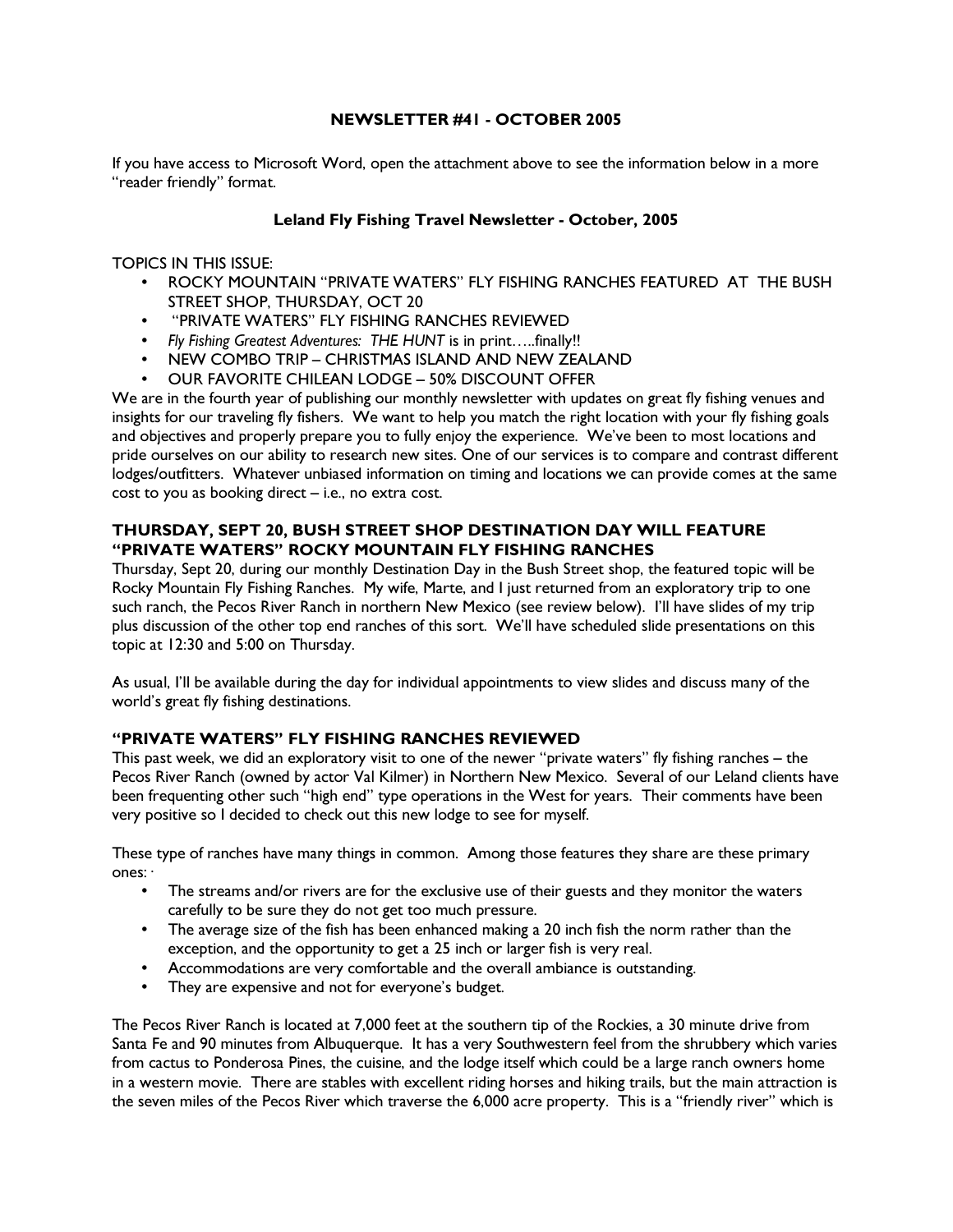easy to wade and runs at between 80 and 110 cfs for most of the year – the exception being during run-off when flows can exceed 2,000 cfs during early May through mid-June.

An early winter storm had dumped 4 inches of rain on the area the day before our arrival so fishing conditions were very tough – water temps were cool, levels were up about 20% from the previous week, and it was off-color. Bad timing!! Although conditions were far less than ideal and we did only fish a day and a half, we were able to release about 15 fish, with five of them fat, healthy, rainbows of between 18 and 22 inches. I experienced enough to know the potential of the Pecos River on this ranch was very good.

For a non-fishing spouse (or occasional fishing spouse), there are activities such as hiking, horse back riding, and a day trip into Santa Fe – an appealing, upscale Southwestern community. One of the interesting aspects of the Pecos River Ranch is that it is a small, personal operation which only takes in 6 fly fishers a week (a maximum of 8 can work if it's a self-contained group or family). Another unique feature of the PRR is that it is far enough south that it fishes well much earlier and later in the season than it's Colorado Rocky Mountain private water "cousins." Cost is \$750 a day for guided fly fishing based on double occupancy and a shared guide. Non-fishing guests pay \$400 per day.

Those Colorado private water "cousins" referenced above are fabulous fisheries and wonderful operations. I'm referring to Elktrout Lodge and Three Forks Ranch. Both of them are well established with loyal followings of clients who return year after year. Also, both of them are more pricey than Pecos River Ranch. I think that PRR has a good chance to join the ranks of these "cousins" in providing an outstanding Rocky Mountain trout fishing experience and we've added them to our roster of properties.

### Fly Fishing Greatest Adventures: THE HUNT is finally in print

After several years of gathering the perfect photos and 18 months in production, our book is finally in print and on a slow boat from the Asian printers, due to arrive in the US in a week or so. The early reviews we've had on the preliminary copies have been very encouraging and rewarding. The key phrases from those reviews:

*"….*without a doubt, the finest collection of fly fishing photographs ever…." Jeff Mironuck, Publisher Fly Fishing the West

"*THE HUNT* is one of the great fly fishing classics of all time…...unbelievably good work." Lani Waller, author or *River of Dreams* and reknowned globe-hopping fly fisher

More news on this next month after they are in stock and ready to sell – price \$45.

### NEW AIR SCHEDULE ALLOWS NEW ZEALAND – CHRISTMAS ISLAND COMBO

Two of the finest fly fishing destinations on the globe are now possible to combine in one trip to the South Pacific for those with the desire, budget, and time. Christmas Island, a premier bonefish location, and New Zealand, the world finest rainbow and brown trout experience, are now connected by the new scheduled weekly air line flight that goes from Hawaii to Christmas to New Zealand (through Fiji). If you have the desire and the bucks, this is a great combo of salt water flats and stream trout fishing. Personalized New Zealand itineraries are one of our specialties – both couples trips and the hard core fishing variety.

#### 2 FOR 1 OFFER AT OUR FAVORITE CHILEAN LODGE – EARLY SEASON

Patagonia Base Camp Lodge is, we believe, in the finest trout fishing area remaining in South America. It is a lodge which has received rave reviews from every client we've sent there in the last few years. They have an offer on the table to try and beef up the early season for them. If you can travel in November or December and want to visit the Chilean Andes, this is a great offer – two for the price of one (\$3,850) on their regular week package. In the southern hemisphere, this is late spring/early summer time. I have both a DVD and a